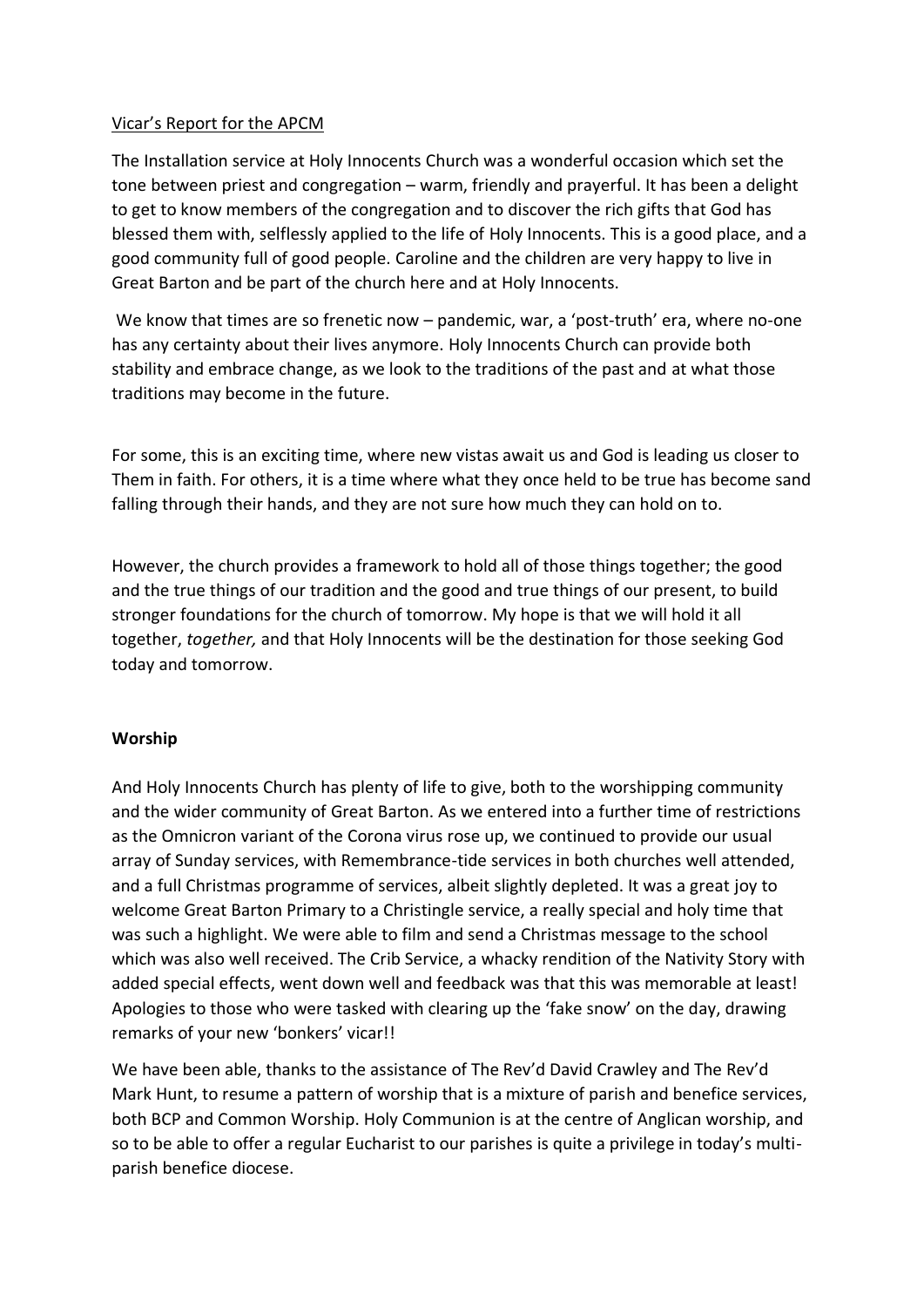We also give thanks to The Rev'd Brian Raistrick, who presided over BCP services in the benefice, who retired from taking services at Christmas, his last being Midnight Mass. We continue to enjoy his presence in our worshipping community, and give thanks to God for his steadfast service, especially over the past few years which have been so very difficult for all.

We have begun monthly Evensongs at Holy Innocents, as well as at St Peter's, which are well attended and seek not only to revive the musical tradition at Holy Innocents, but also to emphasise a commitment to keeping this tradition of the Church of England alive in this place. This supplements our BCP Holy Communion offering.

As we approached Eastertide, we looked forward to a Maundy Thursday service with Vigil at St Peter's, a Good Friday Reflective Service with the Benefice Choir followed by a Compline at St Peter's, and a Dawn Vigil Easter Day service (it just wasn't at dawn!). Attendance was good at Holy Innocents, but a little depleted at Maundy Thursday. The Triduum (the three main Easter services) are very much part of the Easter experience – not least because you missed having a footwash! – so I hope that next year we may attract a few more people to Holy Innocents for the same service.

Our plans for enriching our existing worship in the future are shaping up well. Our Together Café Church service, the 'resurrected' mixture of breakfast, singing, activities and prayer, has been a great success on its return – plans for an occasional bespoke Communion are underway. We hope then to invite this emergent congregation to special services at Holy Innocents, where they can make use of the beautiful church building, and we hope to include more seasonal services to allow more opportunity for this.

Our musical tradition has built upon Choral Evensong with the introduction of a monthly Sung Eucharist. We hope that this will become attractive to other budding singers, and swell the choir numbers in the coming years, as well as being joyous worship in a relaxed catholic tradition.

And a contemplative service, with reflections, silent prayer and Christian mysticism, whilst no firm plans are yet made, is hoped to begin this coming year.

The choirs of Holy Innocents and St. Peter's have joined together into a benefice choir, in order to strengthen each other, providing a strong choral voice in Sung Eucharists, Evensongs and Benefice Services. I am very grateful for all the members of the choir, who showed a willingness to merge and lift their voices as one. I'm also very grateful to Bridget Read, who has taken on my request for a convener and organiser of choir rehearsals, a consistent inviter of young people to join choir rehearsals, and for suggesting music that might supplement our worship, especially during the Eastertide, which by the time of reading you will all have enjoyed. Our choir not only lift our worship of God to new heights, but are also a strong and attractive draw to Holy Innocents – not every rural parish has a choir to boost worship, and I am very excited about where we can go with a dedicated benefice choir.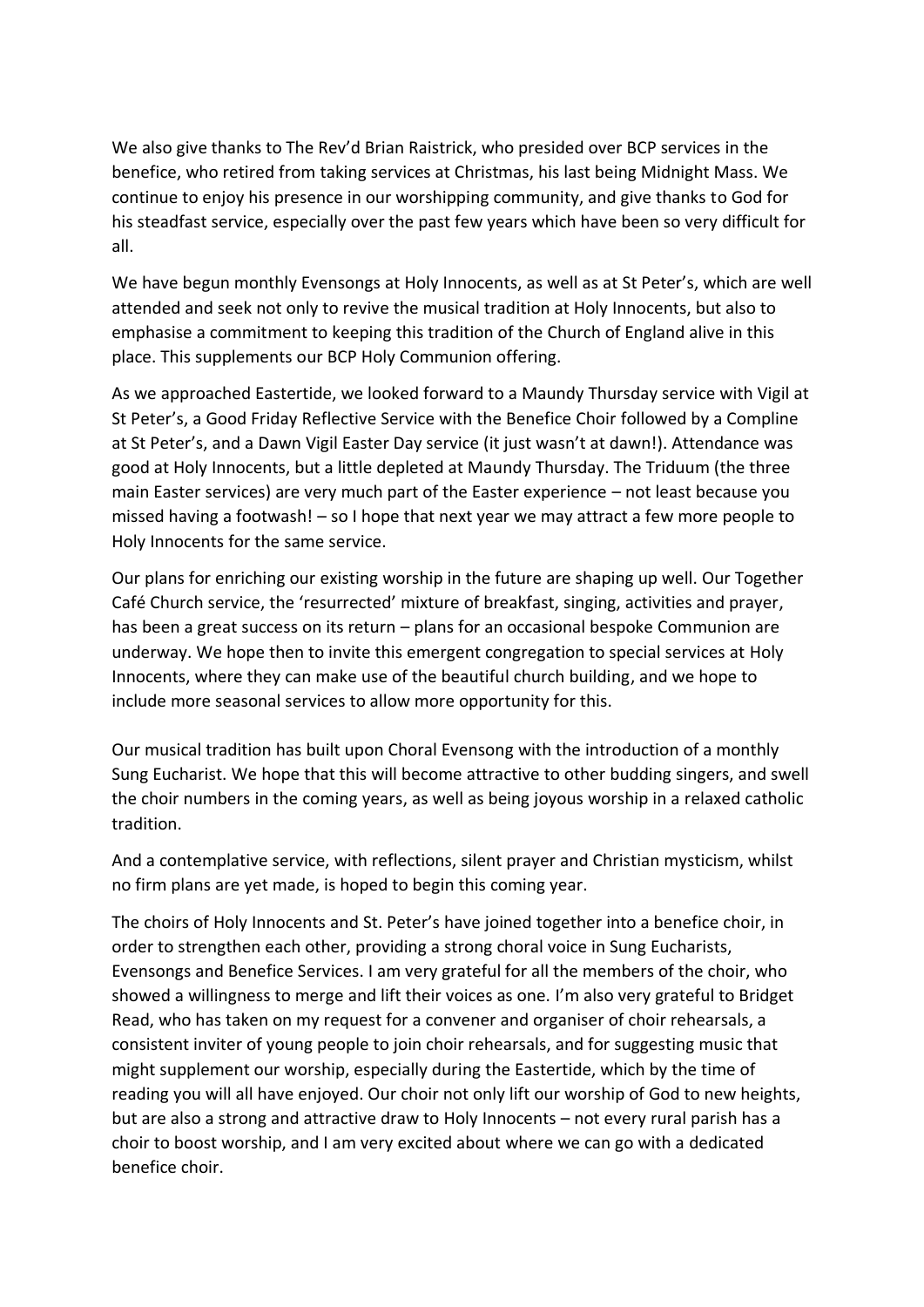It would not do to leave out mention of a fantastic organist in Chris Bartrop, who any cathedral in the land would be happy to have play for them – Chris is versatile and accommodating, even when I want something cheesy played! It has been a joy working with Chris and I look forward to much more to come with such a vital backbone to the musical worship at Holy Innocents.

A brief note too, and thanks, to Charles Gorer for his poetic contributions, which are not only excellent, but bring a distinctiveness to the seasonal services at Holy Innocents.

All in all, I continue to be encouraged by slowly growing numbers in Holy Innocents – it has not been easy with the ups and downs of the pandemic era, but we have seen people return and new shoots braving their way through the doors of the church. With our everstrengthening pattern of worship, we have much to offer Anglicans old and new. I intend to continue to provide services in the same tradition that Holy Innocents has enjoyed over the years and to enhance the relaxed Anglo-Catholic worship here; a liturgy rooted in seasonal and sacramental services in addition to newer, more contemporary services – those that attended the Ash Wednesday Benefice service can attest to the powerful mixture of traditional and contemporary that we may expand upon in coming years. All in all, a tradition that leans into the catholic heritage of the Anglican church emerges, but without some of the 'starch' of other 'High' churches, reaching into the very roots of the Church of England, and indeed into the Benedictine roots of Holy Innocents Church itself.

# **Ministry & Mission**

Our ministry to the wider community has been consistent, in times of joy and of sadness. We have served the families of people gone to glory in our funeral ministry at Holy Innocents, including the funerals of many well loved local figures and congregation members. It has been a true privilege to serve these families as their loved ones take their place in the churchyard of their parish church.

A real joy to have a total of five weddings booked for the year ahead. We're so blessed to have these couples choose Holy Innocents for their special day, and we can together build on our already excellent welcome to wedding parties to make their day as special as possible.

Similarly, a joy to welcome new members of the family of God in Holy Baptism, and such a joy to welcome Gus Pirt into the Christian family on Easter Sunday this year. We're very much looking forward to more baptisms at Holy Innocents, with two booked already.

Pastoral visiting has, until the time of writing, been difficult with the large amount of administrative tasks that come the way of the vicar. I am very pleased to say that Peter Robinson has taken on a part-time administrative role which will enable me to spend more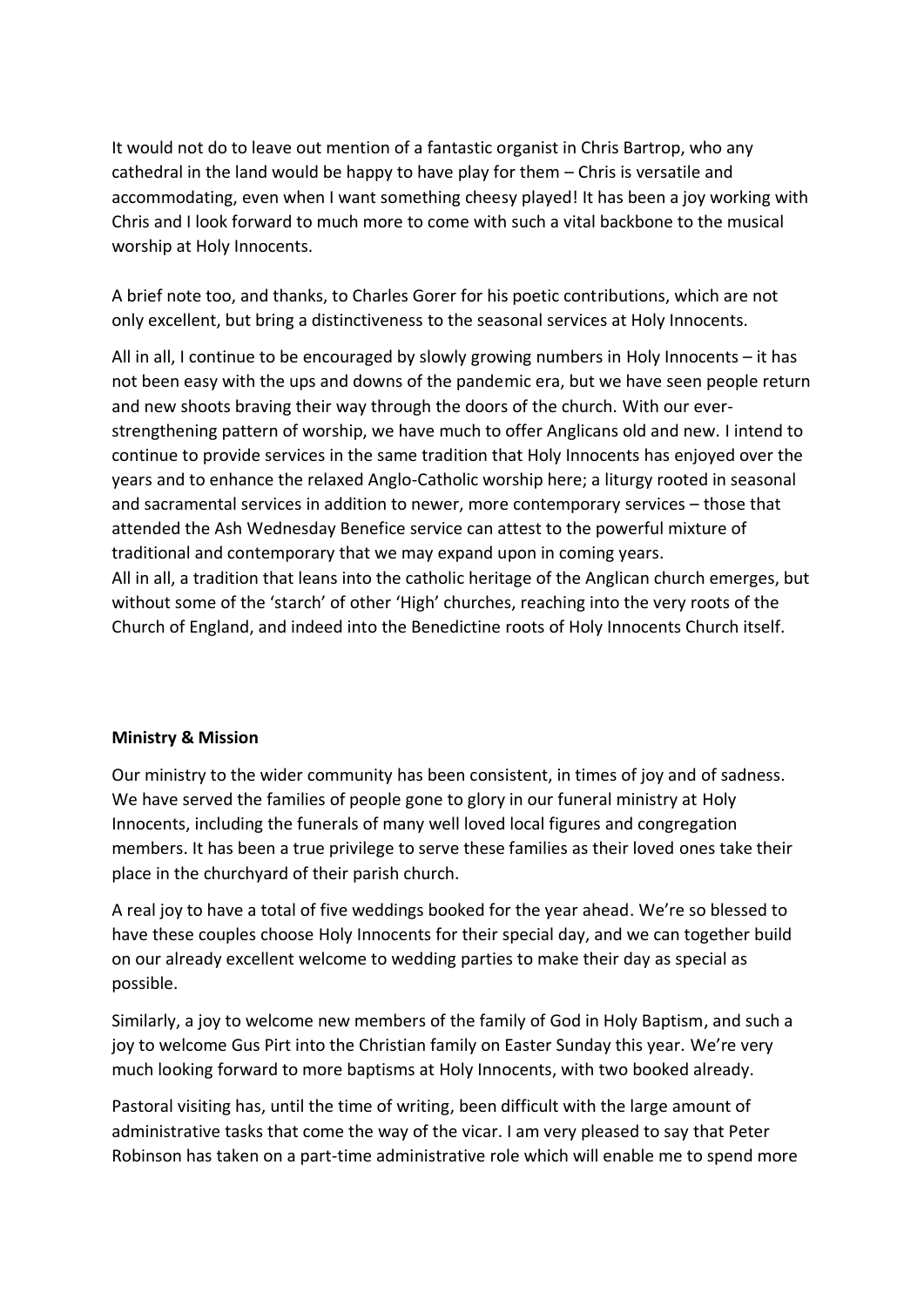time in visiting people pastorally and getting out into the community and building relationships – vital to our plan of growing in influence and number.

We have enjoyed good relations with our primary school, Great Barton Primary – at present I am able to visit once every two weeks to lead Collective Worship. The aforementioned Christingle service was wonderful, as was the bake sale in aid of Ukraine, which was wonderfully chaotic!

As one of the governors of the school, I have been able to help with policy-making and offering impartial listening and support to teachers. Headteacher Claire Ratley and myself have struck a good and relaxed working relationship, and my approach is very much to assist Mrs Ratley and the staff in any way appropriate, especially in terms of SIAMS inspections, and with maintaining and growing the Christian ethos of the school.

With the horrific invasion of Ukraine very much on our minds, in our hearts and in our prayers, Holy Innocents has thus far responded well. A Bring and Buy/Coffee Morning attracted a good crowd, and over £800 was raised to go towards supporting Ukrainian refugees. The Vigil for Ukraine was also a very special and prayerful occasion. Special thanks goes also to Katie Robson for beginning the formation of a cross-village group to support those who are taking Ukrainian people in – we hope to be able to provide a meeting point for Ukrainians in the area, and to make our Lady Chapel more accommodating to Ukrainian Orthodox Christians who might like a place to come and pray in a setting reminiscent of their own tradition.

A benefice concert by the Kirby Voices is scheduled for June. We shall continue to support our Ukrainian brothers and sisters - please continue to pray as I know you have fervently been doing.

# **Endings, beginnings and thanks**

Firstly, I wish to thank wholeheartedly Tim Frost and Angie Pearce for their enormous support to me in the first six months of ministry – not just with practical things in worship, mission and ministry, but for their caring nature and their willingness to embrace change. As we all know, change is inevitable – even though we are often comfortable where we are! – and both Tim and Angie have been true to the calling of Jesus Christ to move forward into new eras, and have helped me to do so in beginning my incumbency here and also supported me with the changes I have made. I have always maintained that a priest should be flexible enough to fit the shape of the parishes they find themselves in, but also be ready to carve out new shapes as required too. Tim and Angie have given me the confidence to do both of these things, guiding, challenging and assisting where needed. Special mentions should also go to Linda Scoles, our verger, for her tireless work for the church, as well as being another valued advisor to me on all things Holy Innocents, and to Kathy Drakes for some of the cover she has been able to offer for some Evensongs and for the Café Church. I am very grateful to them all for their continued assistance and trust, and hope to continue to work with them in the years ahead.